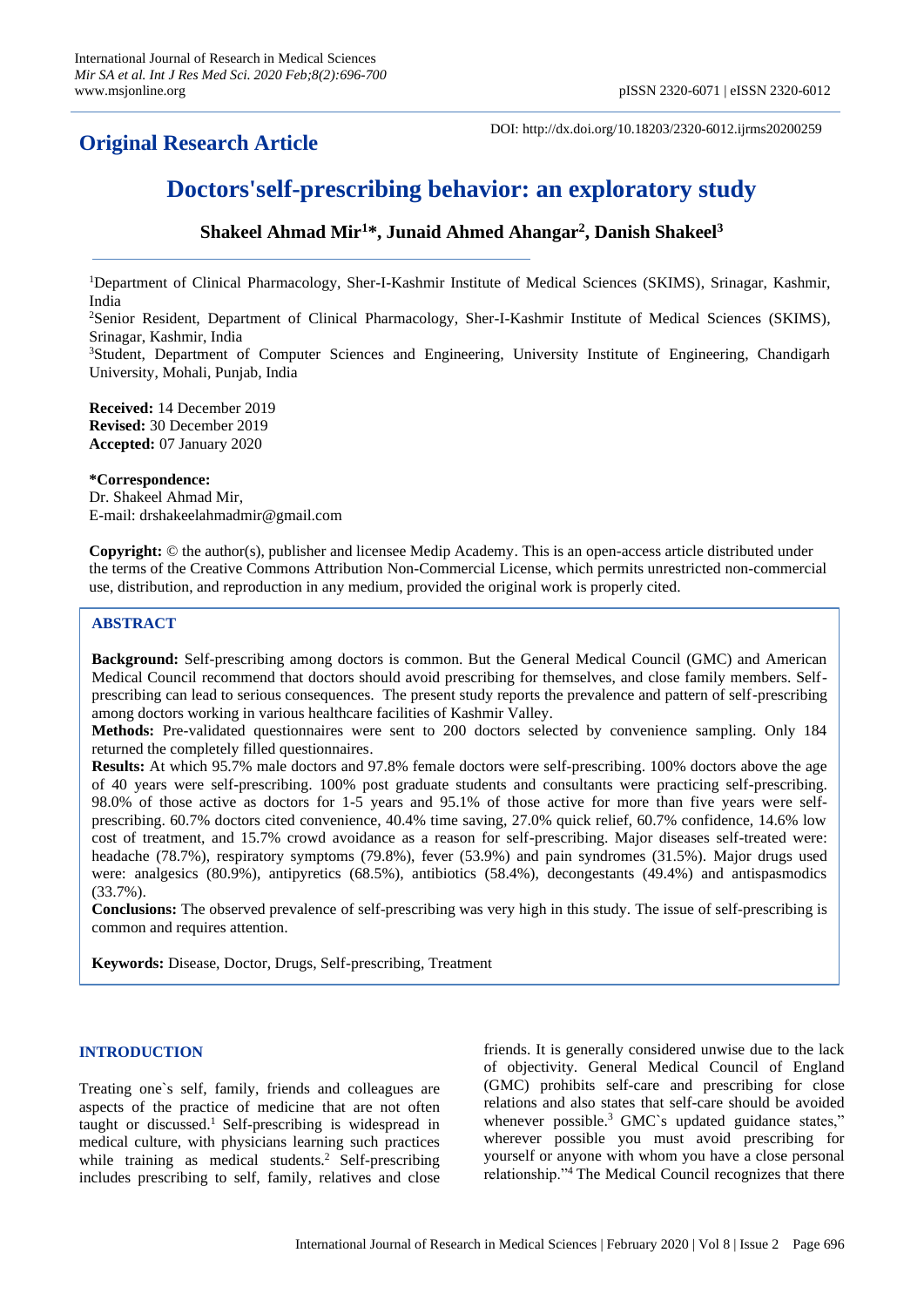are some situations where self-prescribing may occur but this should only occur when overall management of patient care is being monitored by an independent practitioner.<sup>3</sup> American Medical Council Code of Ethics also suggests that physicians should generally not treat themselves or members of their immediate family.<sup>5</sup> Although self-prescribing is legal in many countries yet the legislation prohibits the doctors from self-prescribing in some countries except for minor self-limiting conditions, emergency situations or chronic diseases that are being regularly monitored by their GPs.<sup>3,4,6</sup> It is very difficult to identify clear boundaries that separate inappropriate self-care from more acceptable one.<sup>1</sup>

There are few studies addressing self-prescribing by doctors.<sup>6</sup> The official data on self-prescribing is scanty.<sup>4</sup> The current study assesses the prevalence of selfprescribing among medical doctors and explores the predictors for this type of behaviour.

#### **METHODS**

This is a descriptive cross-sectional questionnaire based study. The study was conducted in the month of September 2019. The study population consists of registered medical practitioners working in various healthcare institutions of Kashmir. A structured questionnaire in English languages was created by reviewing relevant literature. The offline questionnaire was also converted into online survey.

The first part of the questionnaire investigated sociodemographic characteristics of the study subjects, such as age, gender, qualification, designation and years active as doctor. The second part asked questions about the selfprescribing behaviour. By convenience sampling a total of 200 doctors were given the questionnaire either by email to complete it online or by hand to return it manually. Only 184 doctors returned the completely filled questionnaires.

#### *Inclusion criteria*

- All registered medical practitioners.
- Willing to participate in the study.

#### *Exclusion criteria*

- Unregistered medical practitioners. (period)
- Medical students.
- Not willing to participate in the study

#### *Ethical considerations*

The study was approved by the Institutional Ethics Committee. To ensure confidentiality, the identity of the respondents was kept anonymous. Returning of the completed survey questionnaire by the participants was accepted as consent. Participation was voluntary, and without compensation.

#### *Data analysis*

Data were analyzed with descriptive statistics. Chi-square and linear regression tests were used to find the correlations. The analysis was done with manual calculators and SPSS v20. Correlations were tested at 95% significance level (p<0.05).

#### **RESULTS**

A total of 184 doctors returned the completely filled questionnaire. The respondents consisted of 50% (n=92) male and 50% (n=92) female doctors. 41.3% (n=76) were in the age group of 20-30 years, 45.7% (n=84) 31-40 years, 8.7% (n=16) 41-50 years, 2.2% (n=4) 51-60 years and 2.2% (n=4) above the age of 60 years.35.9% (n=66) were junior residents, 21.2% (n=39) post-graduate scholars, 27.7% (n=51) senior residents and 15.2%  $(n=28)$  consultants. 55.4%  $(n=102)$  were active as doctors for 1-5 years and 44.6% (n=82) were active for more than 5 years (Table 1).

#### **Table 1: Demographics of study population.**

| <b>Variable</b> |                        | No. | $\frac{0}{0}$ |
|-----------------|------------------------|-----|---------------|
| Gender          | Male                   | 92  | 50.0          |
|                 | Female                 | 92  | 50.0          |
|                 | 20-30 yrs              | 76  | 41.3          |
|                 | $31-40$ yrs            | 84  | 45.7          |
| Age             | $41-50$ yrs            | 16  | 8.7           |
|                 | 51-60 yrs              | 4   | 2.2           |
|                 | $>60$ yrs              | 4   | 2.2           |
| Designation     | <b>Junior Resident</b> | 66  | 35.9          |
|                 | Post-Graduate          | 39  | 21.2          |
|                 | <b>Senior Resident</b> | 51  | 27.7          |
|                 | Consultant             | 28  | 15.2          |
| Years active as | $1-5$ yrs              | 102 | 55.4          |
| doctor          | $>5$ yrs               | 82  | 44.6          |

#### **Table 2: Self prescribing behavior of study population.**

|                               | Yes |                    | $\bf No$                    |               |
|-------------------------------|-----|--------------------|-----------------------------|---------------|
| Do you self-prescribe         | No. | $\frac{0}{\alpha}$ | No.                         | $\frac{0}{0}$ |
| Males                         | 88  | 95.7               | 4                           | 4.3           |
| Females                       | 90  | 97.8               | $\mathcal{D}_{\mathcal{L}}$ | 2.2           |
| Age $20-30$ yrs               | 74  | 97.4               | $\mathfrak{D}$              | 2.6           |
| Age 31-40 yrs                 | 80  | 95.2               | $\overline{4}$              | 4.8           |
| Age 41-50 yrs                 | 16  | 100.0              | $\Omega$                    | 0.0           |
| Age 51-60 yrs                 | 4   | 100.0              | $\Omega$                    | 0.0           |
| $Age>60$ yrs                  | 4   | 100.0              | $\Omega$                    | 0.0           |
| <b>Junior Residents</b>       | 62  | 93.9               | $\overline{4}$              | 6.1           |
| Post-graduates                | 39  | 100.0              | $\Omega$                    | 0.0           |
| <b>Senior Residents</b>       | 49  | 96.1               | $\mathcal{D}_{\mathcal{L}}$ | 3.9           |
| Consultants                   | 28  | 100                | 0                           | 0.0           |
| Active as doctor for 1-5 yrs  | 100 | 98.0               | $\mathcal{D}_{\mathcal{L}}$ | 2.0           |
| Active as doctor for $>5$ yrs | 78  | 95.1               | 4                           | 4.9           |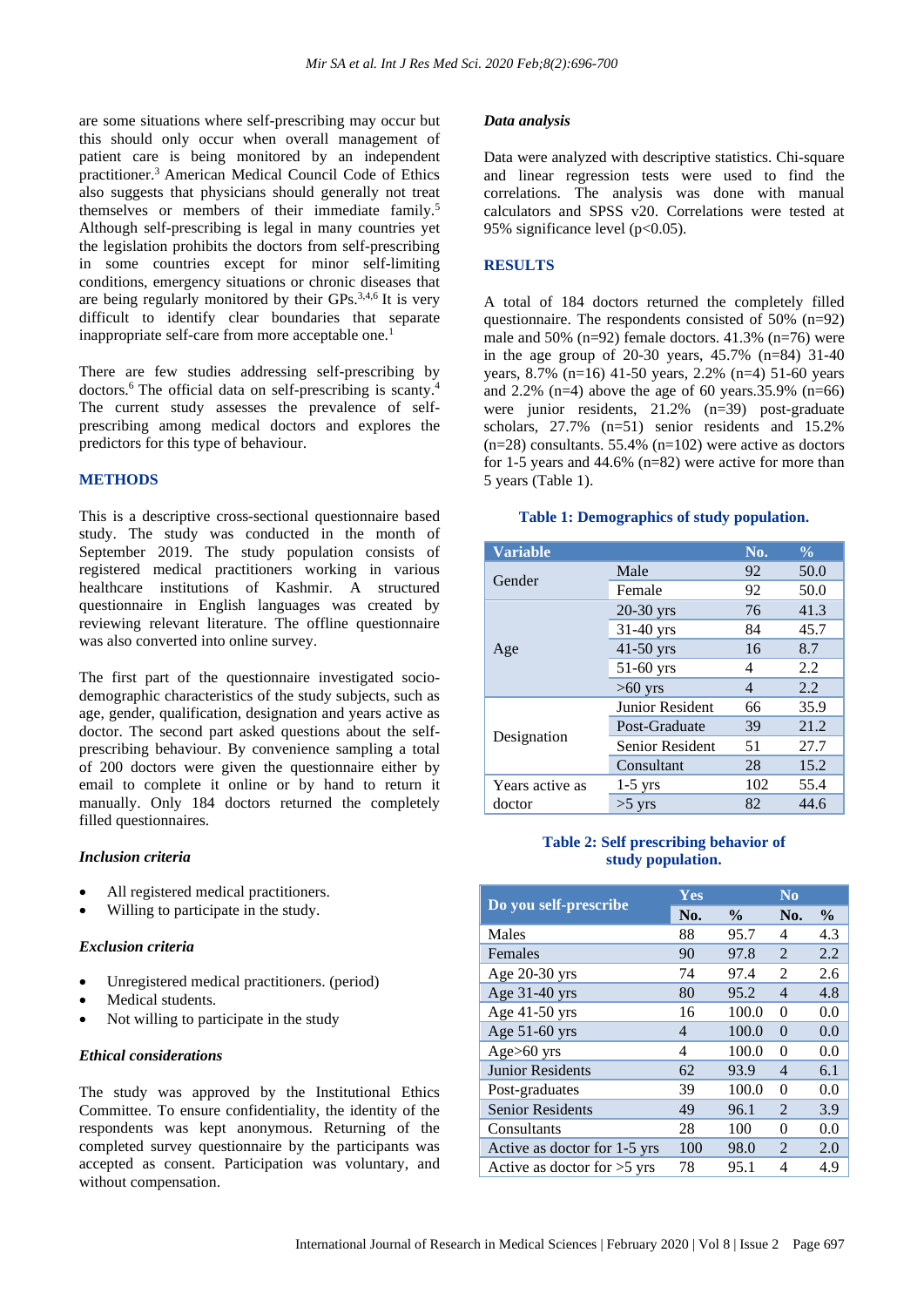At which  $95.7\%$  (n=88) male doctors, and  $97.8\%$  (n=90) females doctors were self-prescribing. Self-prescribing in doctors in the age group of 20-30 years was 97.4%  $(n=74)$ , age group 31-40 years 95.2%  $(n=80)$ , age group 41-50 years 100% (n=16), age group 51-60 years 100%  $(n=4)$  and above 60 years 100%  $(n=4)$ . 93.9 %  $(n=62)$  junior residents, 100% (n=39) postgraduates, 96.1% (n=49) senior residents, and 100% (n=28) consultants were self-prescribing. 98.0% (n=100) of those active as doctors for 1-5 years and 95.1% (n=78) of those active for more than five years were self-prescribing (Table 2).

| <b>Frequency of self-prescribing</b> | <b>Always</b>  |               | <b>Occasionally</b> |               | <b>Rarely</b>  |               |
|--------------------------------------|----------------|---------------|---------------------|---------------|----------------|---------------|
|                                      | No.            | $\frac{0}{0}$ | No.                 | $\frac{0}{0}$ | No.            | $\frac{0}{0}$ |
| Males                                | 14             | 15.9          | 72                  | 81.8          | 2              | 2.3           |
| Females                              | 30             | 33.3          | 54                  | 60.0          | 6              | 6.7           |
| Age 20-30 yrs                        | 14             | 18.9          | 56                  | 75.7          | 4              | 5.40          |
| Age 31-40 yrs                        | 24             | 30.0          | 52                  | 65.0          | $\overline{4}$ | 5.0           |
| Age 41-50 yrs                        | $\overline{2}$ | 12.5          | 14                  | 87.5          | $\Omega$       | 0.0           |
| Age 51-60 yrs                        | $\overline{4}$ | 100.0         | $\theta$            | 0.0           | $\overline{0}$ | 0.0           |
| Age $>60$ yrs                        | $\Omega$       | $0.0\,$       | 4                   | 100.0         | $\Omega$       | 0.0           |
| Junior Residents                     | 14             | 22.6          | 46                  | 74.2          | $\overline{2}$ | 3.2           |
| <b>Post Graduates</b>                | 6              | 15.4          | 33                  | 84.6          | $\Omega$       | 0.0           |
| <b>Senior Residents</b>              | 22             | 44.9          | 21                  | 42.6          | 6              | 12.2          |
| Consultants                          | 2              | 7.1           | 26                  | 92.9          | $\Omega$       | 0.0           |
| Active as doctor for 1-5 yrs         | 24             | 24.0          | 72                  | 72.0          | $\overline{4}$ | 4.0           |
| Active as doctor for 6-10 yrs        | 20             | 25.6          | 57                  | 73.1          |                | 1.3           |

#### **Table 3: Frequency of self-prescribing in respondents.**

15.9% (n=14) male doctors were always self-prescribing, and 2.3% (n=2) were rarely self-prescribing. 81.8%  $(n=72)$  were occasionally self-prescribing. 33.3%  $(n=30)$ female doctors were always self-prescribing, and 6.7%  $(n=6)$  were rarely self-prescribing.  $60.0\%$   $(n=54)$  were occasionally self-prescribing. 18.9% (n=14) doctors aged 20-30 years were always self-prescribing, and 5.4% (n=4) were rarely self-prescribing. 75.7% (n=56) were occasionally self-prescribing. 30.0% (n=24) doctors aged 31-40 years were always self-prescribing, and 5.0% (n=4) were rarely self-prescribing. 65.0% (n=52) were occasionally self-prescribing. 12.5% (n=2) doctors aged 41-50 years were always self-prescribing and 87.5%  $(n=14)$  were occasionally self-prescribing. 100%  $(n=4)$ doctors aged 51-60 years were always self-prescribing. 100% (n=4) doctors above 60 years were occasionally self-prescribing. 22.6% (n=14) junior residents were always self-prescribing, and 3.2% (n=2) were rarely selfprescribing. 74.2% (n=46) were occasionally selfprescribing. 15.4% (n=6) postgraduates were always selfprescribing and 84.6% (n=33) were occasionally selfprescribing. 44.9% (n=22) senior residents were always self-prescribing and 12.2% (n=6) were rarely selfprescribing. 42.9% (n=21) were occasionally selfprescribing. 7.1% (n=2) consultants were always selfprescribing and 92.9% (n=26) were occasionally selfprescribing. 24.0% (n=24) with short service of 1-5 years were always self-prescribing, and 4.0% (n=4) were rarely self-prescribing. 72.0% (n=72) were occasionally selfprescribing. 25.6% (n=20) with service of more than 5 years were always self-prescribing, and  $1.3\%$  (n=1) were rarely self-prescribing. 73.1% (n=57) were occasionally self-prescribing (Table 3).

60.7% (n=108) doctors cited convenience, 40.4% (n=72) time saving, 27.0% (n=48) quick relief 60.7% (n=108) confidence, 14.6% (n=26) low cost of treatment, 15.7% (n=28) crowd avoidance as a reason for self-prescribing. 9.0% (n=16) cited other reasons for the practicing selfprescribing (Table 4).

78.7% (n=140) doctors self-prescribed for headache, 79.8% (n=142) for respiratory symptoms,  $31.5\%$  (n=56) for pain syndromes 53.9% (n=96) for fever, 51.2%  $(n=92)$  for stomach aches, 56.2%  $(n=100)$  for diarrhoea, 47.2% (n=84) for nausea and vomiting, 19.1% (n=34) for insomnia, 22.5% (n=40) for menstrual symptoms, 13.5%  $(n=24)$  for ocular symptoms. 7.9%  $(n=14)$  cited various other reasons for self-prescribing (Table 5).

#### **Table 4: Reasons for self-prescribing.**

| <b>Reason</b>   | Yes |               | $\bf No$ |               |  |  |
|-----------------|-----|---------------|----------|---------------|--|--|
|                 | No. | $\frac{0}{0}$ | No.      | $\frac{0}{0}$ |  |  |
| Convenience     | 108 | 60.7          | 70       | 39.3          |  |  |
| Time Saving     | 72  | 40.4          | 106      | 59.6          |  |  |
| Quick Relief    | 48  | 27.0          | 130      | 73.0          |  |  |
| Confidence      | 108 | 60.7          | 70       | 39.3          |  |  |
| Economical      | 26  | 14.6          | 152      | 85.4          |  |  |
| Crowd avoidance | 28  | 15.7          | 150      | 84.3          |  |  |
| Others          | 16  | 9.0           | 162      | 91.0          |  |  |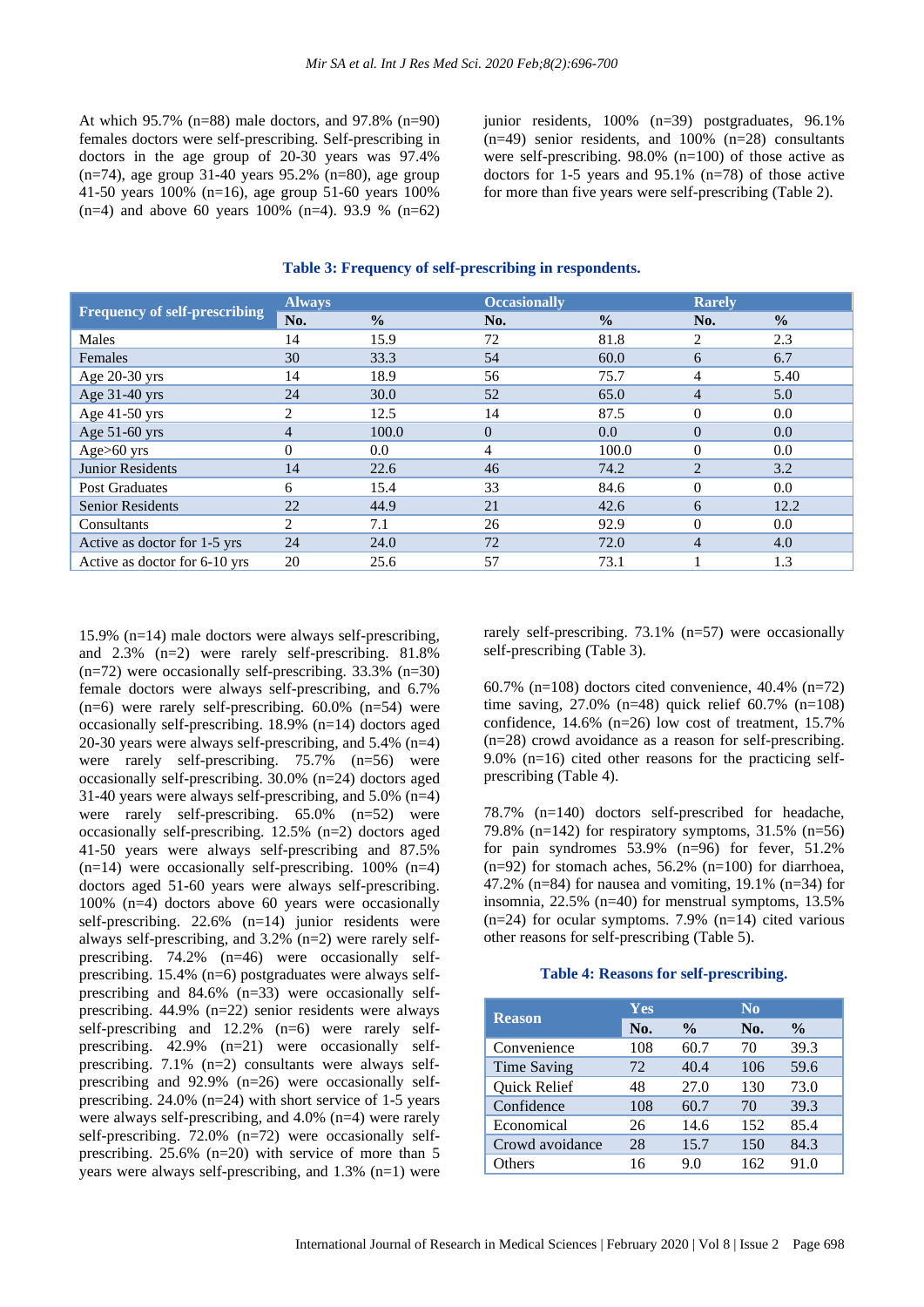#### **Table 5: Indications for self-prescribing.**

|                        | Yes |               | $\overline{\text{No}}$ |               |
|------------------------|-----|---------------|------------------------|---------------|
| <b>Indications</b>     | No. | $\frac{0}{0}$ | No.                    | $\frac{6}{9}$ |
| Headache               | 140 | 78.7          | 38                     | 21.3          |
| Cough/Cold/sore throat | 142 | 79.8          | 36                     | 20.2          |
| Pain Syndromes         | 56  | 31.5          | 122                    | 68.5          |
| Fever                  | 96  | 53.9          | 82                     | 46.1          |
| Stomachache            | 92  | 51.7          | 86                     | 48.3          |
| Diarrhea               | 100 | 56.2          | 78                     | 43.8          |
| Nausea Vomiting        | 84  | 47.2          | 94                     | 52.8          |
| Insomnia               | 34  | 19.1          | 144                    | 80.9          |
| Menstrual symptoms     | 40  | 22.5          | 138                    | 77.5          |
| Ocular symptoms        | 24  | 13.5          | 154                    | 86.5          |
| Others                 | 14  | 7.9           | 164                    | 92.1          |

#### **Table 6: Self-prescribed Drugs.**

|                              | Yes |               | $\bf No$ |               |  |  |
|------------------------------|-----|---------------|----------|---------------|--|--|
| <b>Self-prescribed Drugs</b> | No. | $\frac{0}{0}$ | No.      | $\frac{0}{0}$ |  |  |
| Analgesics                   | 144 | 80.9          | 34       | 19.1          |  |  |
| Antipyretics                 | 122 | 68.5          | 56       | 31.5          |  |  |
| Lozenges                     | 42  | 23.6          | 136      | 76.4          |  |  |
| Multivitamins                | 70  | 39.3          | 108      | 60.7          |  |  |
| Decongestants                | 88  | 49.4          | 90       | 50.6          |  |  |
| Antibiotics                  | 104 | 58.4          | 74       | 41.6          |  |  |
| Antispasmodics               | 60  | 33.7          | 118      | 66.3          |  |  |
| Anxiolytics                  | 32  | 18.0          | 146      | 82.0          |  |  |
| Others                       | 10  | 5.6           | 168      | 94.4          |  |  |

#### **DISCUSSION**

There are several important findings in our study. The prevalence of self-prescribing was slightly higher in female doctors as compared to male doctors. As compared to young doctors the prevalence of selfprescribing was higher in older and elderly. The prevalence of self-prescribing was higher among postgraduate scholars and consultants as compared to junior and senior residents. The doctors with shorter service had slightly higher prevalence of self-prescribing. All the observed differences in self-prescribing were statistically insignificant (p>0.05). Very low correlation was found between self-prescribing and: age  $(r=-0.003)$ , gender  $(r=-)$ 0.061), designation  $(r=-0.059)$ , length of service  $(r=0.079)$ . The most common reasons for self-prescribing were convenience, confidence and time saving. The most common diseases for which self-prescription was done were respiratory symptoms, headache, GI symptoms and pain syndromes. The drugs most commonly selfprescribed were analgesics, antipyretics, antibiotics, decongestants, multivitamins and antispasmodics.

Ruth also found that most practitioners manage their own healthcare by self-prescribing.<sup>7</sup> It has been reported that convenience, confidence, confidentiality and cost are most often cited as the reason for self-prescribing.<sup>8</sup>

In some surveys, the diseases for which self-prescription was done were pain, mental disorders, insomnia, GI symptoms.<sup>9</sup>

A survey conducted in Norway found that 90% doctors practiced self-prescribing. No difference in selfprescribing behaviour were found between males and females. The most frequently self-prescribed drugs were antibiotics, contraceptives, analgesics and hypnotics.<sup>10</sup>

Montgomery et.al while reviewing self-treatment behaviour found that the mean number of physicians reporting self-prescription was 61% (range of 9-99 %). 2

The validity of our findings relies primarily on the accuracy of responses. We tried to minimize recall bias by a using a well-structured pre-validated questionnaire. Another limitation of this study is the limited sample size. The design of the study does not ensure that the study population is representative of medical fraternity as a whole. Though the relatively high level of selfprescribing in our study concurs with the findings in other studies, however the direct comparisons are difficult. The present study is only exploratory in nature. There is a need to conduct large scale studies to reach a definitive conclusion.

#### **CONCLUSION**

Self-prescribing raises a number of ethical, emotional, and competency issues and may impair judgment about the diagnosis or treatment. The present study found that self-prescribing is very common among doctors. Strategies are needed to challenge the culture of selfprescribing. Educational programs on self-prescribing should be developed for medical students as well as practitioners.

*Funding: No funding sources Conflict of interest: None declared Ethical approval: The study was approved by the Institutional Ethics Committee*

#### **REFERENCES**

- 1. Krall EJ. Doctors who doctor self, family, and colleagues. Wisconsin Medi J (WMJ). 2008 Sep;107(6):279.
- 2. Montgomery AJ, Bradley C, Rochfort A, Panagopoulou E. A review of self-medication in physicians and medical students. Occup Medi. 2011 Jul 4;61(7):490-7.
- 3. The Medical Council of New Zealand. Doctors who provide care to themselves or those close to them. Available at: at: https://www.mcnz.org.nz/assets/standards/1ea7db06 d0/Statement-on-providing-care-to-yourself-andthose-close-to-you.pdf. Accessed 12<sup>th</sup> December 2019.